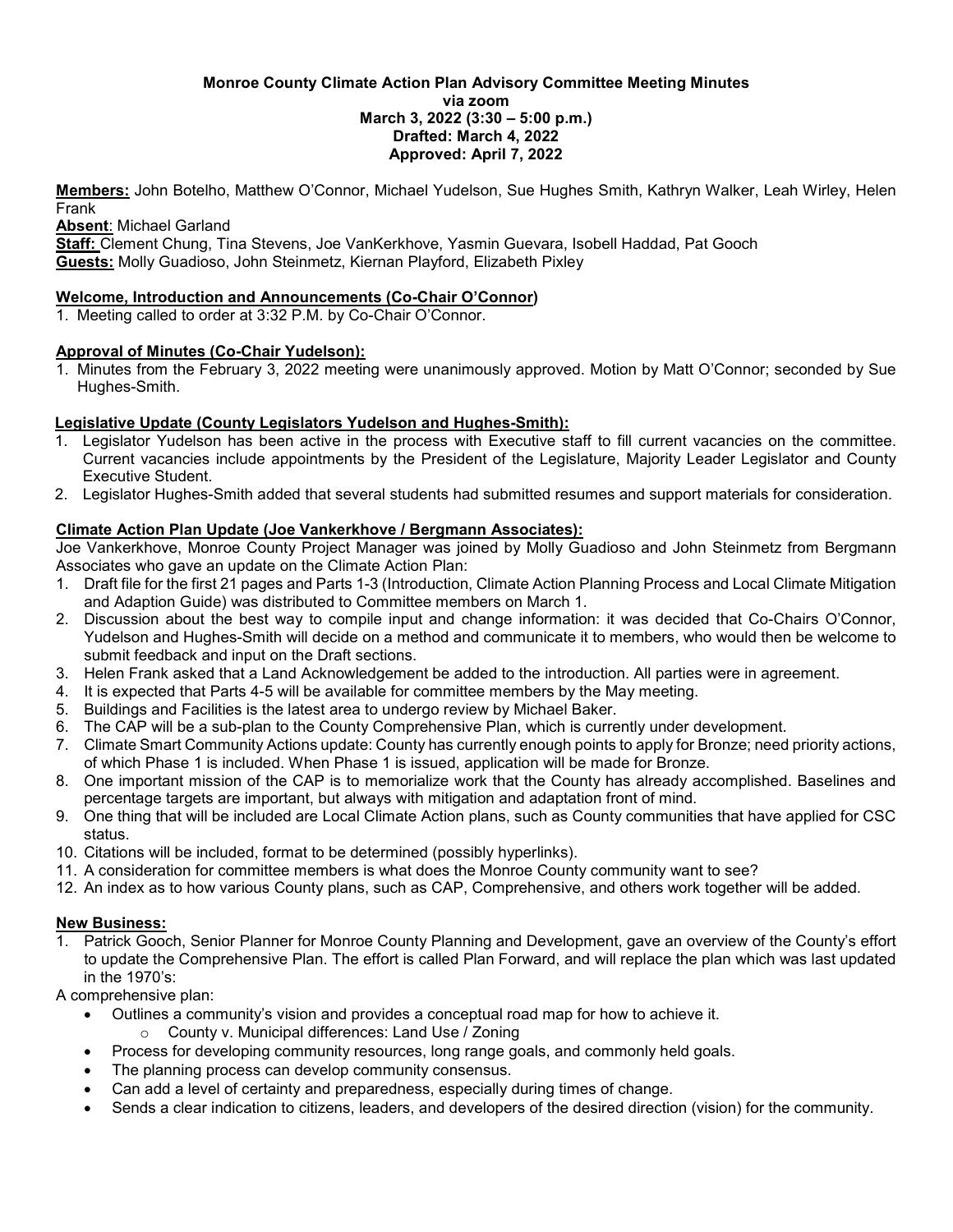# Why a County Plan?

- Address various topics of inter-community interest and associated countywide impacts
- Develop strategies to protect, enhance and encourage balanced growth and development
- County-wide approach to addressing new and emerging challenges
- Framework for encouraging and facilitating public-private partnerships
- Guide for investing County resources

How does the County Comprehensive Plan work?

- The plan set priorities for County resources that impact daily life, such as roads, parks and trails, health and wellness, and community development
- The Plan can support/ bolster projects that impact local communities through finding, advocacy and awareness
- The Plan can start a conversation or help advocate for large-scale projects that have inter-municipal impacts

County Planning and Development will coordinate the development of the Plan within and outside of County government; facilitate conversations and partnerships with focused conversations; and engage the community through outreach, including 25+ pop-up events, drop in meetings, and dedicated public meetings.

Factors outside County control:

- Conversations will identify systems and organizations outside Monroe County's control.
- Conversations will be incorporated and considered through this effort.
- Outside organizations, volunteer groups, and community-based leaders will be identified to help in implementation
- Zoning is done at Municipal level only

#### Schedule:

2021 – Data Gathering and exploration; County snapshot – where is the focus?

2022 – Visioning; Goals and Policies; Action Steps, Draft plan and Formal Adoption Process

Community Profile – gives a snapshot of Monroe County:

- Establishes a baseline for the County's assets across topic areas
- Provides a preliminary understanding of existing trends, challenges, and areas of opportunity
- Allows local municipalities to understand how they compare to other municipalities and the Monroe County as a whole on a topic-by-topic basis
- Used to guide further analysis in the Inventory and Analysis

Areas of Analysis: Health, Environment, Infrastructure, People and Communities, Economy

**Health:** Wellness, Quality of Life, Food Security, Safety, Parks and Recreation, Healthy Indoor Environments, Community Mental Health and Land Use

**Environment:** Resiliency, Climate Change, Agriculture, Flooding, Development Constraint, Water Quality

**Infrastructure:** Transportation – Roads, Sidewalks/Trails/Bike Lanes, Public Transit, Airport; Alternative Energy – Generation (solar/wind/waste), Availability (EV Charging); Waste and Recycling; Water Quality – Treatment Facilities, Stormwater Management; Communications / Broadband and Other Utilities (electric/gas)

**People and Communities:** Community and Neighborhood Character; Population Centers, Demographic Changes, Housing, Land Use, Public Space and Historic Resources

Economy: Employment and Workforce Trends; Economic Opportunities; Innovation and Competitiveness

Next Steps:

- Stakeholder Groups and In-Person Workshops Spring 2021
- **Survey**
- Local Pop-Up Events
- Draft Vision and Goals
- Spring Workshop

It is expected the Plan will be periodically updated to reflect changes in the community.